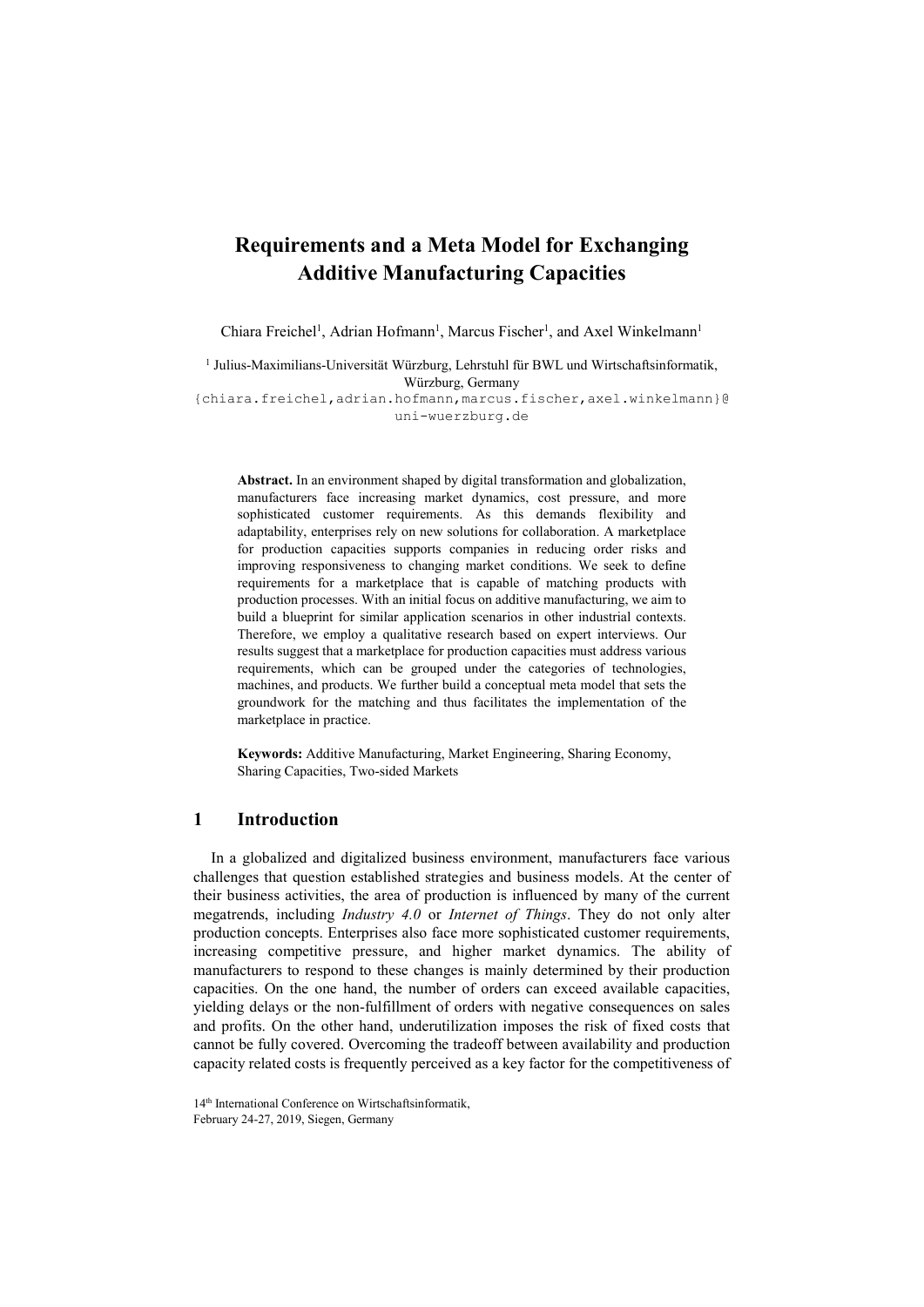manufacturers [1]. Furthermore, specialization has led to the emergence of supply networks, in which enterprises focus on their core competencies to contribute to and jointly build a complex product or service [2]. This comes with a division of tasks, activities, and responsibilities, which yields direct and indirect interdependencies between market participants and the emergence of single points of failure [3].

To cope with these challenges, enterprises rely on solutions that enable them to adapt to dynamic market conditions by offering or sourcing production capacities to other market participants. This does not only provide enterprises with the opportunity to align capacities with demands, but also fosters collaboration, communication, and the coordination of distributed actors.

Nowadays, complex material flows are supported and controlled by integrated information systems [1]. Most Industry 4.0 scenarios require a seamless integration of processes and information flows based on advanced information and communication technology. Thereby, production planning systems provide enterprises with an integrated database that contains information about available capacities, current delivery times, and future demand [4]. While these systems offer various functionalities for the company-specific management of production capacities, they hardly support transactions between multiple participants that collaborate in a supply network [1].

Against this backdrop, this study<sup>1</sup> seeks to conceptualize a marketplace for production capacities that operationalizes data from multiple manufacturers and yield improvements in various dimensions, such as performance, quality, and costs. Implemented as a central platform, the solution connects to enterprise software of different supply chain participants and allows for superior communication and collaboration. Based on the principles of the Sharing Economy, the proposed marketplace matches products with production processes as well as supply and demand. Similar solutions, such as Uber for transportation and Airbnb for housing, have proven effective in various contexts and application scenarios [5, 6]. Due to the complexity of the underlying research problem, we initially focus on the production technology of additive manufacturing. Additive manufacturing is more flexible and subject to less constraints. Hence, it provides the optimal starting point for this research endeavor. It allows us to build a proof of concept and to establish a conceptual foundation for similar solutions that address the requirements of other industries. Our research is guided by the following research questions (RQ):

- 1. What are the requirements for a marketplace that enables manufacturers to exchange production capacities in the field of additive manufacturing?
- 2. How can we design a meta model that matches products to production processes and thus facilitate the practical of implementation of a marketplace for production capacities?

-

<sup>&</sup>lt;sup>1</sup> The study is based on experiences of the research project "DiHP – Dienstleistung für den integrierten Handel mit Produktionskapazitäten" (reference code 02K16C100). It is supported by the BMBF's programme "Technikbasierte Dienstleistungssysteme". Duration: 08/17- 08/20.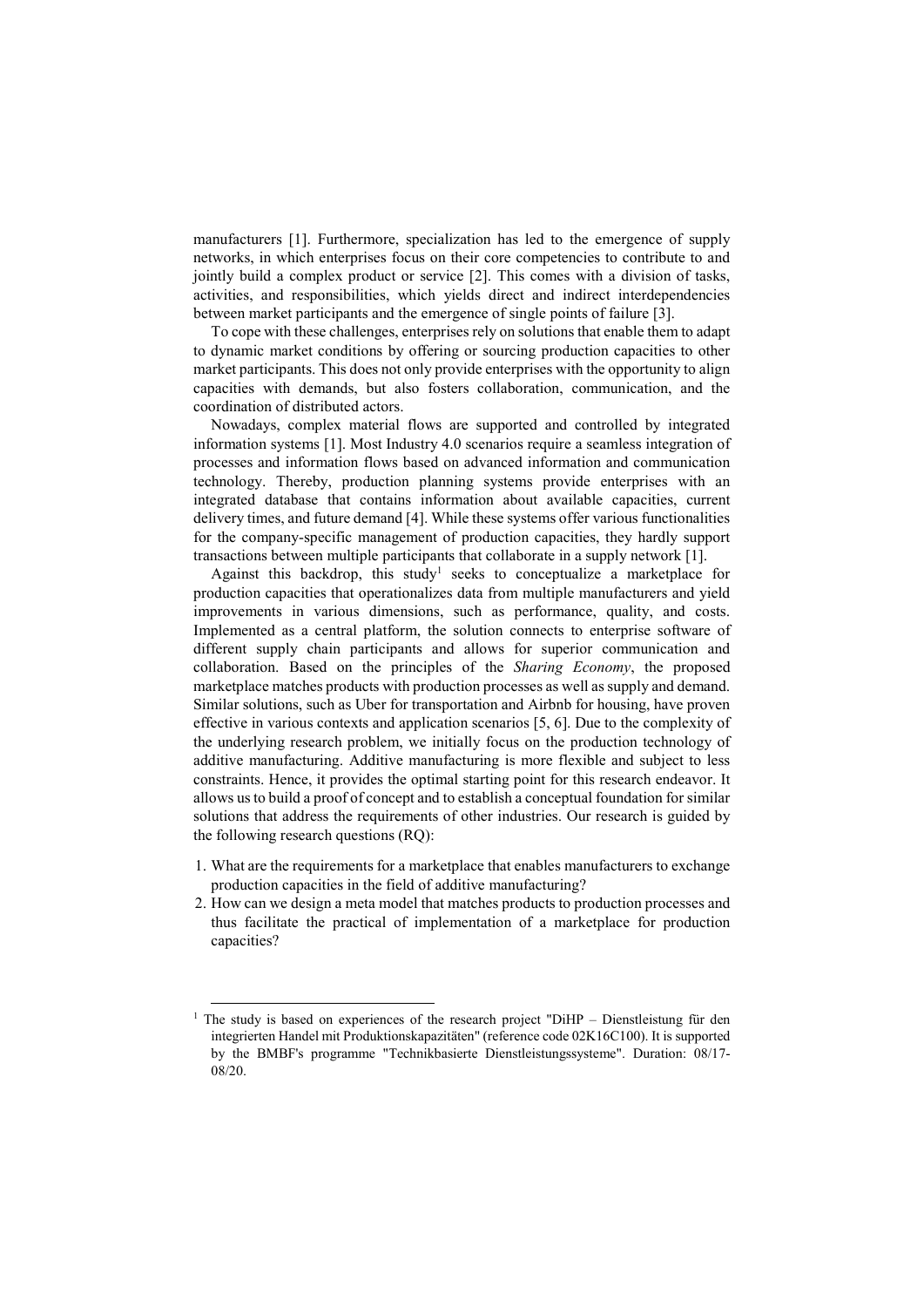To answer these RQ, we structure this study as follows: we present related work on platforms and collaborations in supply networks in the subsequent section. We describe the applied research design in Section 3 and present the results of our interview study in Section 4. Subsequently, we integrate our findings and build a meta model for the matching of products and production processes in Section 5. Ultimately, Section 6 concludes this study with a summary of findings, limitations, and future research potentials.

# 2 Foundations and Related Work

The concept of Collaboration in Supply Networks describes networking manufacturers, which has gained tremendous importance in recent years [7]. More sophisticated customer needs, considerable product development costs, and market dynamics yield an increasing pressure on supply networks and require them to realize continuous performance improvements [8]. Effective collaboration can leverage economies of scale, specialization, and integration [9-11]. The ongoing trend of the Sharing Economy has already led to a reorganization of a variety of established business activities [12]. Innovative technologies and business models incorporate the principles of this emerging paradigm and change industries by reducing transactions costs and providing easier ways to interact with customers. Thereby, products are increasingly augmented with services, which can be offered and sold based on various business models.

Electronic Commerce (e-commerce) is frequently described as a subclass of Electronic Business (e-business). E-business does not only cover the buying and selling of products and services, but also includes internet-based activities, such as customer service or electronic transactions [13]. E-commerce belongs to the e-business paradigm and describes the generation of revenues by initiating, negotiating, or processing business transactions via networks [14]. In 2015, e-commerce revenues amounted to 1,55 trillion US dollars and are currently expected to increase to 3,4 trillion US dollars in 2019 [15–17].

Collaborative Business (c-business) augments e-business or e-commerce with the concept of collaboration. It provides a holistic view on processes and interorganizational cooperation. The concept uses the notion of end-to-end processes to integrate all participants of a supply network that collaborate and interact via the Internet, EDI, e-portals, or e-marketplaces. Represented by delivery deadlines or demand forecasts, collaborations can yield benefits in various dimension through the exchange of information [18].

Electronic Platforms in e-business can be divided into three types: the concept of eprocurement focuses exclusively on electronic purchasing, while e-shops pertain to sales activities. Furthermore, *e-marketplaces* provide platforms for the exchange of products and services. Products or services should be offered or requested without charge, but in an organized manner [14]. As of now, there is no marketplace that connects with established enterprise software and allows enterprises to exchange production capacities in order to address demand or supply fluctuations.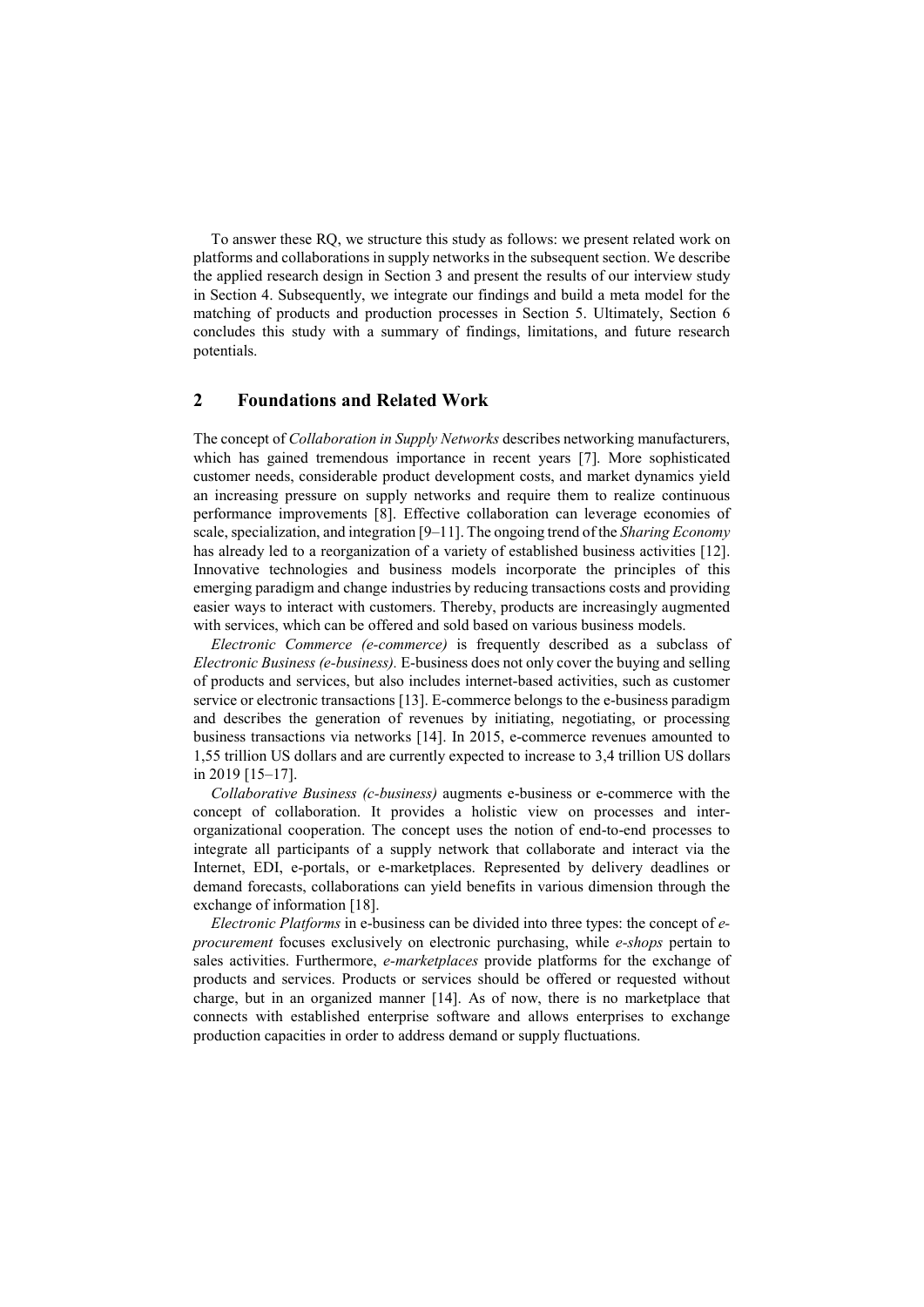Building an e-commerce platform for exchanging additive manufacturing capacities requires profound knowledge about corresponding production processes, configurations, and influence factors. In general, manufacturing defines an industrial or artisanal production process and describes the way in which something is made. The production of components is specified in geometric and material terms [19]. Additive Manufacturing, commonly known as 3D printing, is one way of manufacturing. However, additive manufacturing summarizes a variety of manufacturing processes with the aim of producing physical objects on the basis of digital models that are converted into layer models by so-called slicing. Additive manufacturing processes add material in layers to obtain a desired object [20–23]. In the past, several techniques have been introduced that differ in regard to the way in which layers are created and connected. Because manufacturing works process oriented and depends upon the used material and machines, the dimensions machines, processes and materials are characterized by significant interdependencies [24].

### 3 Research Methodology

We employ a qualitative research design based on expert interviews to determine requirements for a marketplace that exchanges additive manufacturing capacities. The chosen design is a result of the limited knowledge on marketplaces for capacity sharing. Hence, we rely on an explorative research approach that integrates the perceptions and opinions of multiple stakeholders with extensive knowledge and experience in the domain of interest. The following section summarizes our research method and elaborates on the selection of interview partners, the design of the semi-structured questionnaires, and the procedures performed for data collection and analysis.

#### 3.1 Selection of Interview Partners

Out of all interview partners four groups of companies and associated experts are defined and interviewed: (1) potential buyers of additive manufacturing capacities, (2) potential sellers of additive manufacturing capacities, (3) producers of machines for additive manufacturing and (4) platform providers. The interviewees are required to have knowledge about essential IT and management concepts as well as about the additive manufacturing technology. To select the experts, we first interview various employees of the nine companies to ensure they possess the necessary knowhow.

We interview potential buyers and sellers that already use additive manufacturing, intend to use it in the future, or are interested in buying additive manufacturing capacities. We integrate producers of additive manufacturing machines to evaluate aspects that are relevant for the underlying production processes and platform providers to shed light on requirements that must be addressed when implementing the proposed marketplace in practice.

We use multiple criteria, such as market position, experience in the field of additive manufacturing and e-commerce platforms, and industry and company size for case selection. This leads to a final sample of nine companies with one expert each. It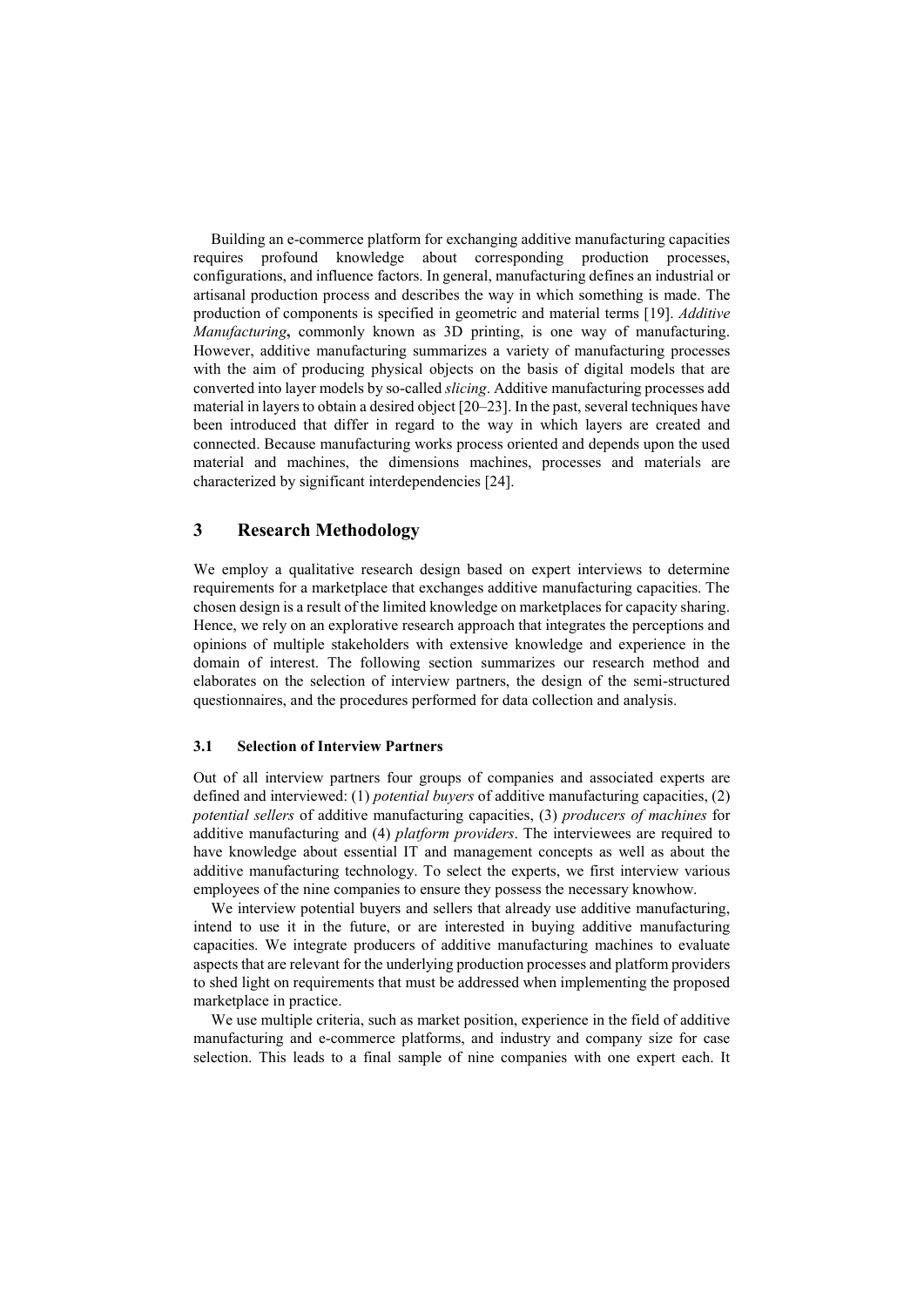consists of three companies from each of the two groups of potential buyers (buyer A, buyer B, buyer C) and sellers (seller A, seller B, seller C), two manufacturers (manufacturer A, manufacturer B), and one platform operator (platform operator A). There is only one platform operator existing on the market, which can serve as a basis and orientation for our research project. Users of the platform are the key actors on the platform and therefore reflect the most important group for the development of requirements. For this reason, three experts are interviewed there. Machine manufacturers all have similar structures and do not differ as much as the companies using the platform. For this reason, fewer experts are surveyed than in the category of users.

#### 3.2 Questionnaire Design

The interviews are conducted by phone and are based on group-specific semi-structured questionnaires. The questionnaires contain basic information for the interviewees as well as guidelines and questions.

In order to ensure high quality and rigorousness, we operationalize the criteria proposed by [25]. Not included are the criteria scaling, standardization, and fairness, as they are primarily relevant for psychological analysis.

The following section describes the structure of the questionnaires. They are designed in a semi-structured manner, as the interviewees have a basic knowledge of the topics of interest. The interviews are conducted flexibly on the basis of open questions and provide the opportunity to include emerging concepts and ideas [26, 27]. In addition, the questionnaire contains different question types. Besides essential, factual, or direct questions, which address the key topic of this study, so-called throwaway questions, introductory, and structuring questions are used to guide the interview progress [28].

Each of the four questionnaires is introduced with a short preamble explaining the goals and scope of this study. In addition to a verbal explanation of the research, we provide information about the recording procedures, anonymity agreements, and data privacy and ask for the interviewees' approval. This is followed by two questions about their educational and work background. Thereby, we ask them to provide general information about their company and their function and responsibilities within it. This allows us to draw conclusions about the quality of their answers and to consider them in subsequent phases of this research.

The second section contains two general questions that introduce the topic and prepare the interviewees for more complex questions. Hence, we ask the interviewees about potential benefits of exchanging additive manufacturing capacities on the one hand, and about possible challenges on the other hand. These questions only serve the flow of discussion and the answers are used to justify this research but are not presented in more detail.

The subsequent part of the questionnaire varies with the expert group. Section three of the questionnaire for manufacturers and platform operators covers the portfolio of additive manufacturing technologies and machines. Questions about selected additive manufacturing methods, models, and production machines as well as about their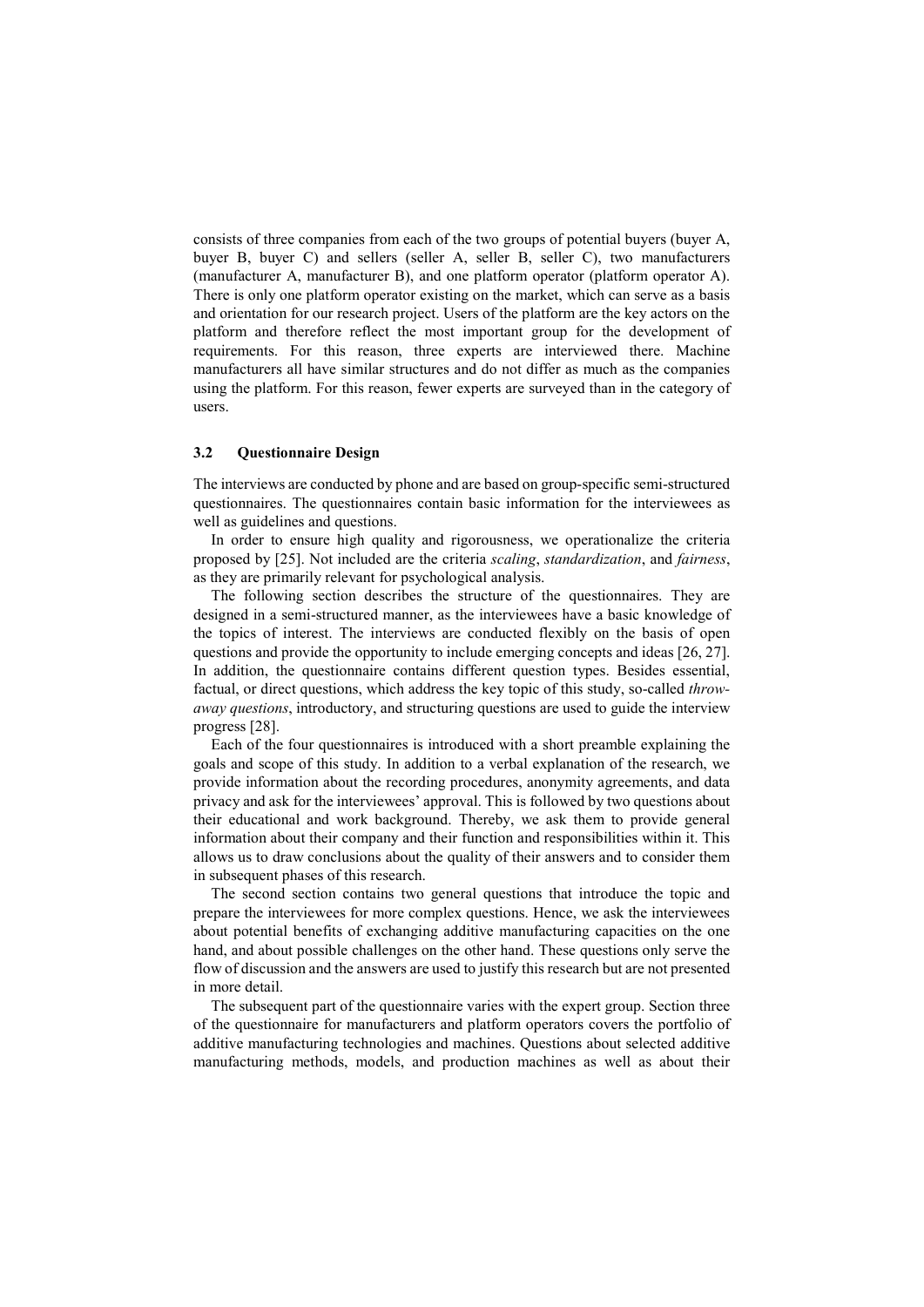characteristics are to be answered. In contrast, the third part for platform users includes questions about the buying and selling of capacities. Questions in this section analyze the external and/or internal additive manufacturing capacities used so far as well as their reasons for using a platform in this context.

The fourth section of the questionnaires for manufacturers and platform operators requests information about their machines, such as target groups and industries, applications, and covered product categories. Platform users are further asked about required processes and for characteristics that can be used to distinguish processes and machines.

The fifth part of the questionnaire for platform operators contains questions about the matching of products and additive manufacturing processes. The experts are asked for necessary/unnecessary attributes that must be considered when designing a matching mechanism. The questionnaire for manufacturers does not have a fifth section. Platform users are asked to provide information about the characteristics of additively manufactured products, including their material or size and other aspects.

#### 3.3 Data Collection and Analysis

In order to achieve high-quality results, we describe the employed procedures for data collection and analysis subsequently [29]. Prior to the actual data collection, a pilot study was conducted with two independent researchers. The test confirmed that the questionnaire is understandable, well-structured, and of reasonable length and complexity [28]. As a result, we did not implement any significant changes to the design of the questionnaire.

Despite the various advantages of personal interviews as pointed out by [28], long distances required us to conduct the interviews via phone. The full conversations were documented based on audio recordings.

For data analysis, we followed the process explained in [30]. First, the available audio recordings were transcribed. The transcripts were written literally, the sentence structure was adapted, and filling words were deleted. Finally, we anonymized the transcripts.

The transcripts were then analyzed in order to derive requirements for the matching of products and production processes. For this purpose, the process of content analysis according to [30] was initiated by coding the data. Codes allowed us to break down relevant information to keywords. The coding process was performed by using the MAXQDA Version 18.0.8 software. We initially used the frequencies with which certain words were mentioned in order to determine suitable codes. We sorted the resulting words, consolidated synonyms, and classified sub-codes in subsequent steps. We then formed summarizing categories to group codes with similar meanings. In the next iteration, we controlled whether and to what extent all relevant questions of the guideline were covered by the codes and categories. The results of the categorization provided the basis to derive requirements for matching and sharing additive manufacturing capacities.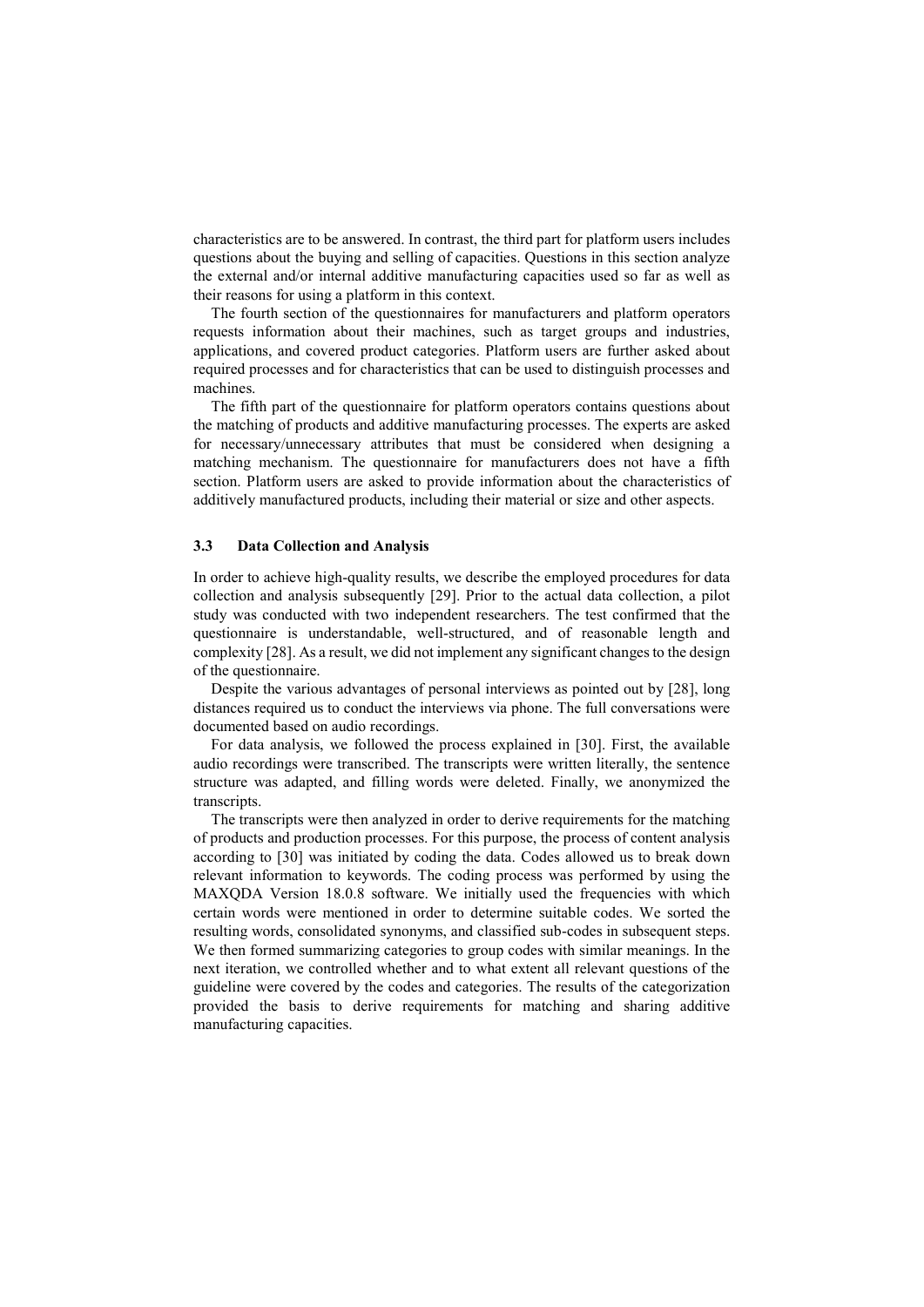# 4 Requirements for Capacity Exchange

Subsequently, we introduce the requirements for a marketplace for capacity sharing and thereby answer RQ1. In summary, data analysis yielded a total of 371 coded text passages that are relevant for this research and thus suitable for requirements engineering. The passages are grouped into three categories (1) characteristics of additive manufacturing technologies and machines (192 occurrences), (2) characteristics of products to be additively manufactured (149 occurrences), and (3) matching products and additive manufacturing technologies (30 occurrences).

The analysis is carried out by means of a category-based evaluation along the main topics summarized of these three categories [30]. We define requirements for the process of developing the matching and thus exchanging additive manufacturing capacities via an e-commerce platform.

Recent studies identified more than 200 machine types for additive manufacturing on the market [24]. As a basis for expert evaluation and discussion we performed indepth analysis of literature and actual technical documentation available, which cannot be mapped-out in further detail within the limitations of this paper. However, the findings served as the necessary conceptual foundation of clustering the multitude of additive manufacturing technologies, machine types and suitable characteristics.

Although all manufacturing processes are based on the manufacturing steps already explained, they differ e.g. in terms of how the respective layers are manufactured and bonded and which material is processed.

First of all, it is necessary to examine which additive manufacturing processes can be used for which groups of material.

Requirement 1: Additive manufacturing processes for plastic materials must be evaluated for exchanging manufacturing capacities in a first step, as these are most frequently used in practice.

The first code in category  $(1)$  characteristics of additive manufacturing technologies and machines contains selected manufacturing technologies represented by subcodes. These were derived on the basis of word frequencies. According to the experts, additive manufacturing processes for plastics are most frequently used in an industrial context. The companies surveyed named the technologies Stereolithography (SLA), Binder Jetting/3D Printing (BJ/3DP), Selective Laser Sintering (SLS), Fused Deposition Modeling (FDM), Multi Jet Fusion/High Speed Sintering (MJF/HSS), Multi Jet Modeling/PolyJet (MJM/PJ) and Digital Light Processing (DLP). Experts have described these as standard technologies. The material group plastics represents the largest group of materials for additive manufacturing and is therefore the first category to be considered [24, 31]. Furthermore, the subcode plastics in category (2) characteristics of products to be additively manufactured implies that buyers A, B and C mainly manufacture plastic products. The focus on the material group plastics could thus be decided.

Requirement 2: Additive manufacturing processes for metal materials must be included in a second step due to a high relevance in industrial production.

Following the manufacturing processes for plastics, experts attribute high importance to Selective Laser Melting (SLM) as manufacturing technology for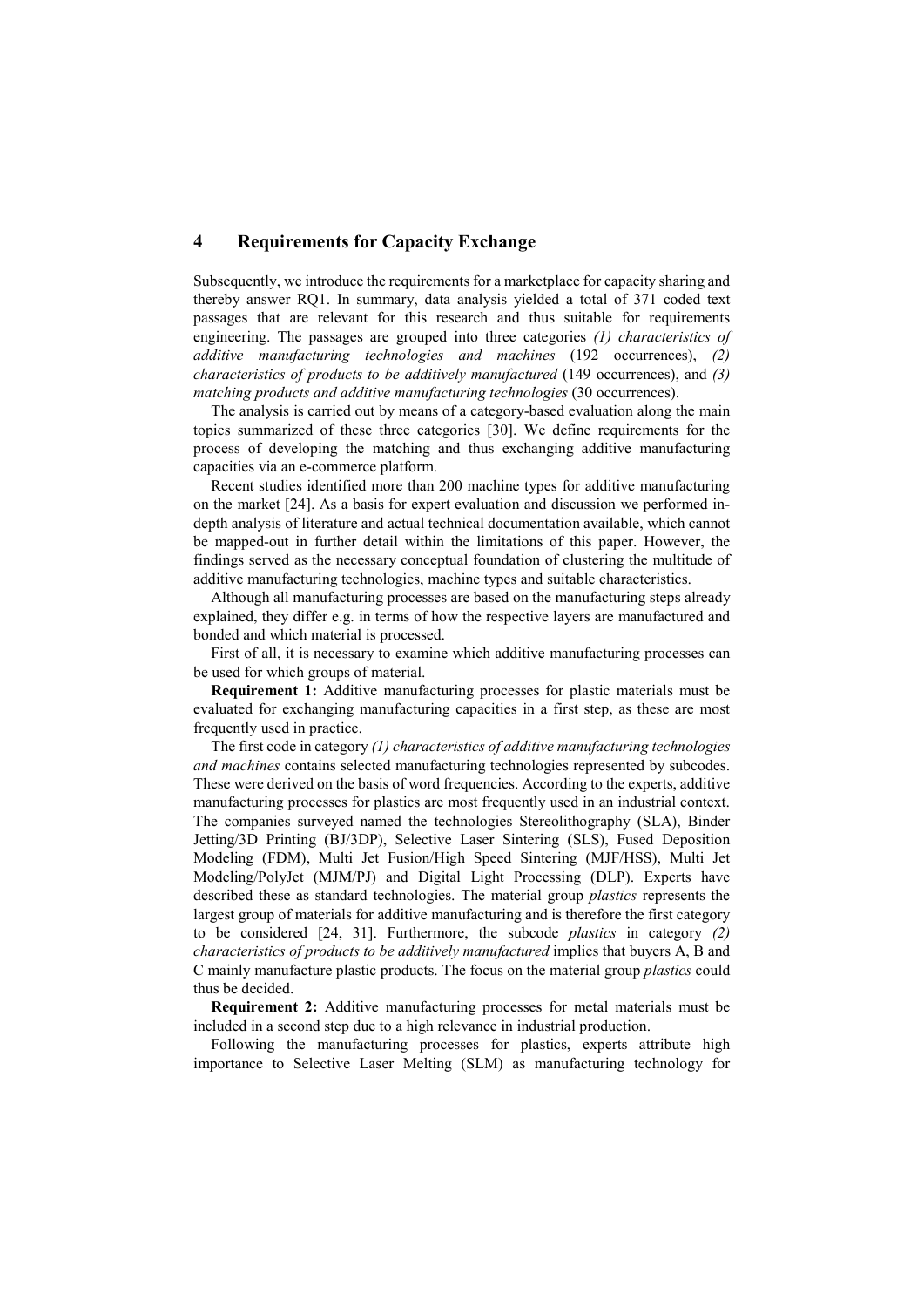processing metals. Among the interviewees, manufacturer B described the advantages of the SLM process in particular detail: "On the one hand, there is a large variety of materials that can be processed. You can process almost all types of metallics that can be pulverized. On the other hand, the devices are relatively flexible in their settings for different parameters. […] Speed is another aspect. We have some of the fastest devices on the market […] and also have a high build-up rate. This is a very high value, which of course also leaves some potential to be exploited. […] A great advantage is knowing that the speed can be further increased and the quality can be maintained at the same time." This was assigned according to the material group *metals* by means of codes and should be included in further research work due to its relevance. A second requirement arises in relation to the choice of additive manufacturing processes for a matching.

**Requirement 3:** The characteristic *material* must be considered separately due to various dependencies and specifications.

A total of 45 text passages were coded with the code material in category (1) characteristics of additive manufacturing technologies and machines. Material is considered by interviewees to be one of the most important parameters of additive manufacturing technologies and machines, which is why it is considered separately. According to manufacturer B, parameter settings, such as device temperatures, depend on the specific material within one group (e.g. metal or plastic). Different material variants or different manufacturers of similar materials do not have to be differentiated at first. Almost all experts emphasize the relevance of quality factors in connection with materials, especially plastics. Material properties include impact resistance, stability, food safety, density and roughness. Furthermore, according to platform operator A, the intended use of the products depends on the selected material: "The difficulty is that it is unclear what certain products are intended to be used for, how durable they have to be, and whether one has to stick to certain specifications, which again depends on the machine or material." In terms of the code *quality*, strength, elongation at break, food safety, heat resistance or biodegradability in this work can be defined as material properties and not as product properties. Density was mentioned by manufacturer B and platform operator A as one property of products. This is also regarded as material property.

Requirement 4: The property material should be used to link devices to sales offers and purchase requests.

Platform operator A suggests an intense relationship between devices and materials ("processing"). Hence, we must account for them when matching, selling, and exchanging additive manufacturing capacities. The choice of additive manufacturing machines is largely determined by the choice of one or more materials. The property material must therefore be related to the purchase order as well as devices. One or more materials can be selected for exactly one purchase request. In return, exactly one sales offer with one or more materials can be offered in the area of sales of additive production capacities, since not all materials to be processed for devices necessarily have to be offered by vendors. Again, one or more materials can be processed by one or more devices. This also results in the following requirement.

Requirement 5: For selling production capacities, it is relevant to specify the materials available in the company.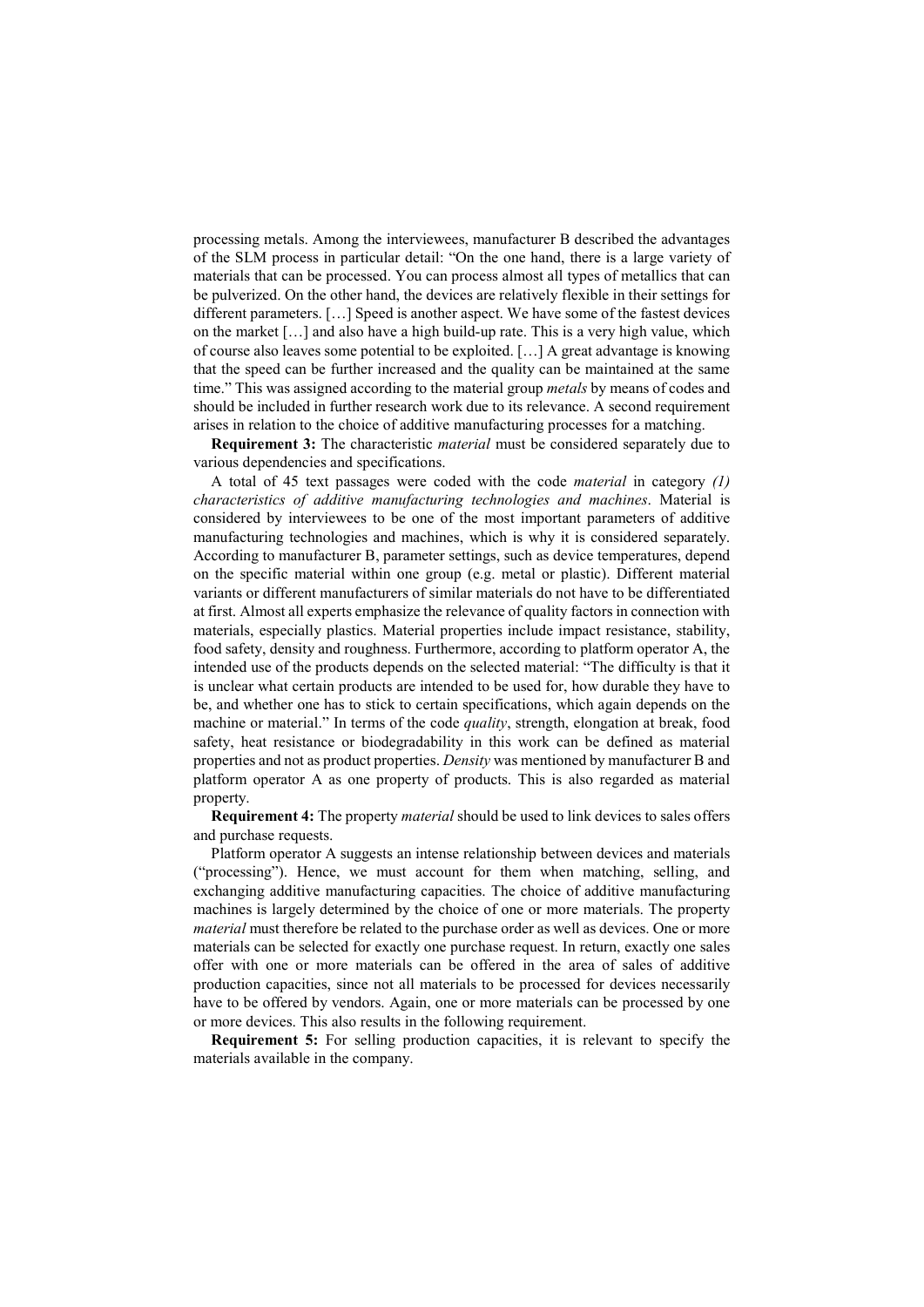In the interview with manufacturer B especially, we found that it is important to account for the availability of materials in the company that sells production capacities. This confirms to requirement 4.

Requirement 6: The attribute quality is considered in the context of the two characteristics material and layer thickness, since these depend significantly on the material, manufacturing technology, and intended use.

Experts consider quality as an important criterion, but it is dependent on the material, intended use, and technology. Sellers A and B as well as manufacturer B use the term quality in relation to materials and manufacturing methods. This has to be considered in the selection of the characteristics in further research work. Manufacturer B concludes correspondingly with regard to an achievable quality in additive manufacturing processes: "There are no welding seams [in additive manufacturing], so that the parts [...] have a higher performance. This makes it more resilient than if it had a welding seam". Buyers A and B use the term *quality* to describe the outer appearance of the product, e.g. its geometry or surface finish. Manufacturer A mentions it in connection with the strength of the product. Seller B also places quality in connection with the intended use of a product. Furthermore, the factor *quality* must be defined differently for different purposes. A prototype, for example, has different quality requirements (high, medium, low) compared to a functional component. Figure 1 illustrates these dependencies.



Figure 1. Factors Influencing Product Quality [32]

Within the scope of quality, sellers A, B and C consider it necessary to be aware of the purpose of a product or its category within the meaning of the subcode product categories. Often it is not possible to identify which products they manufacture. In this case, a request from the customer is necessary in order to be able to decide which production process is suitable for the respective application of the product in order to achieve the highest possible quality.

In relation to quality it is also necessary to investigate methods for post-processing, such as finishing, painting or assembly, which is represented by another code. In addition to platform operator A, the three groups of sellers named this characteristic. Seller B defines the removal or washing off of support structures in the FDM process as a standard process. Seller A, on the other hand, sees CNC post-processing as a necessary standard for increasing surface quality, which they could still not achieve. Seller C emphasizes that the material group metals in particular requires postprocessing: "There are processes that are very new and more focused on the metal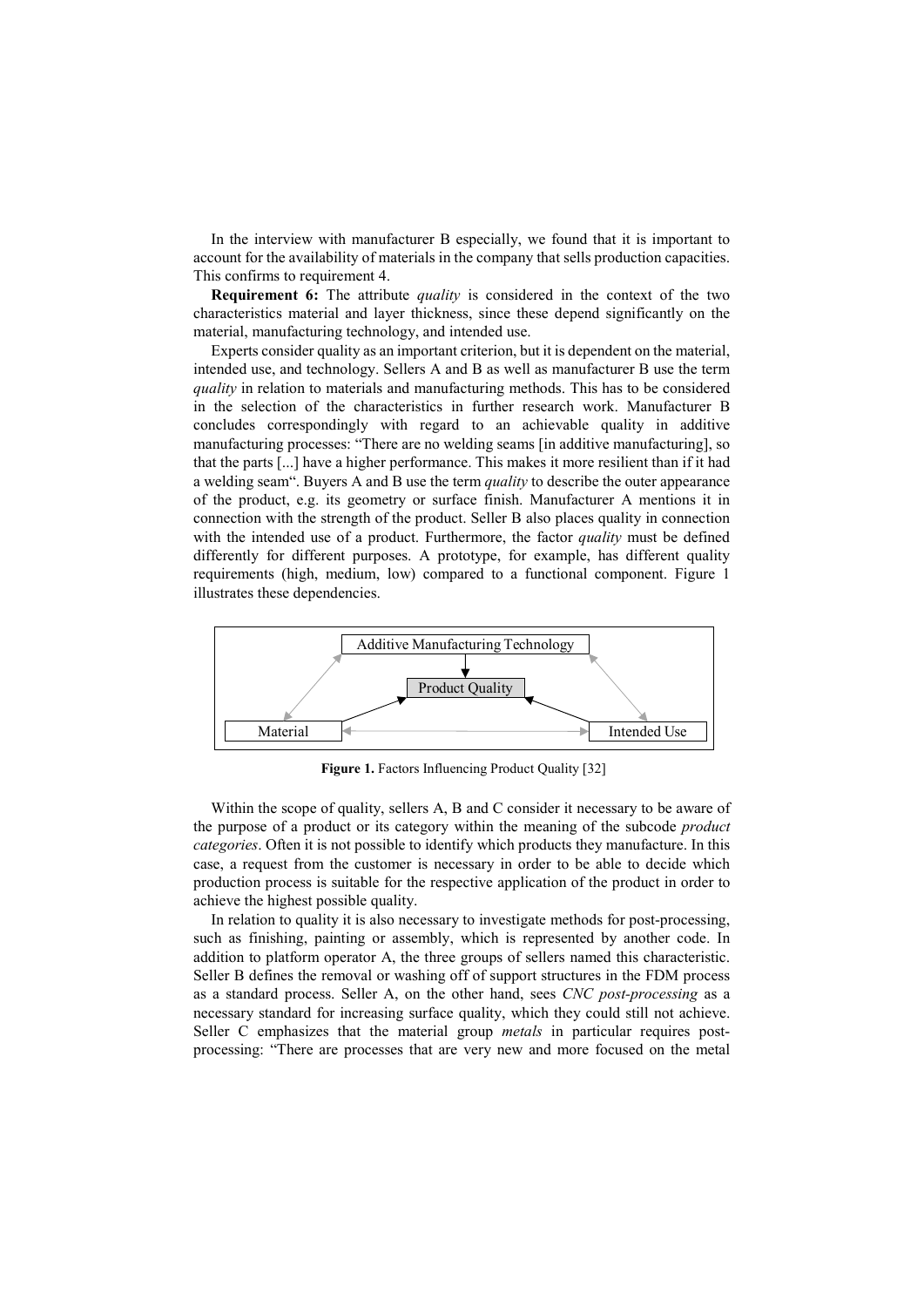sector. This requires intensive mechanical post-processing, which we cannot do inhouse, and therefore we have also made a certain selection there."

Requirement 7: Besides material group and material, multi-color, multi-material, and build volume dimensions/product size are relevant characteristics for matching additive manufacturing technologies and products.

As part of the code multi-color and multi-material in category (1) characteristics of additive manufacturing technologies and machines, the technology MJM/PJ offers the possibility of processing several colors during a production process, even if this is only in limited demand according to seller A. For seller B, the BJ/3DP method also enables multi-color. This confirms the statement that only a small number of procedures offer this functionality. Furthermore, a special feature in the area of plastics according to sellers A and C is the flexible material variety when using the MJM/PJ process. A distinction can be made between soft pressure and fixed pressure. According to the experts surveyed, most devices, with the exception of additional materials for support structures, have no functionality that supports processing more than one material. Platform operator A confirms the request for multi-material on the market. Seller A, on the other hand, experiences a rather low demand for multi-material.

In category (2) characteristics of products to be additively manufactured multi-color products are not relevant for buyers A, B and C. However, if this option is offered for a similar price, it would be an interesting option for the experts and thus, according to buyer C, a unique selling point of the products. The color is important for buyer B, as products are then painted, and the color of the base must therefore be accounted for. Similarly, buyer A emphasizes the importance offers that allow him to produce a desired color. This confirms the relevance of this criterion for future research.

Dimensions of the build volume serve as an important differentiator between various machines analyzed in category (1) characteristics of additive manufacturing technologies and machines. The space dimensions of the machines of all surveyed experts are smaller than one meter in height, width, and depth. The devices of manufacturer A, seller A, B and C can manufacture components of at least 5 mm in size. Sellers A defined typical sizes between 30 mm and 350 mm. These dimensions can be used as an average. A general statement on additive manufacturing technologies with predominantly larger or smaller dimensions cannot be formulated.

The experts agree that the size of the products for additive manufacturing is relevant for the selection process and can vary strongly. All experts of the group of buyers predominantly manufacture smaller products with approx. 5 mm to 200 mm in height, width and depth. Dimensions between 5 mm and 800 mm were mentioned. Platform operator A emphasized the fact that a product model which did not originally fit into the installation space can be made suitable by rotation or other slicing. In addition, a product that is too large could be manufactured in several parts and then be assembled.

Requirement 8: Production costs and time are one criterion for selecting additive production devices in comparison to conventional production processes and constitute an important requirement for the platform.

Another relevant code of category (1) characteristics of additive manufacturing technologies and machines is costs. Buyer B emphasized that by introducing the ecommerce platform, consideration would be given to the purchase of additive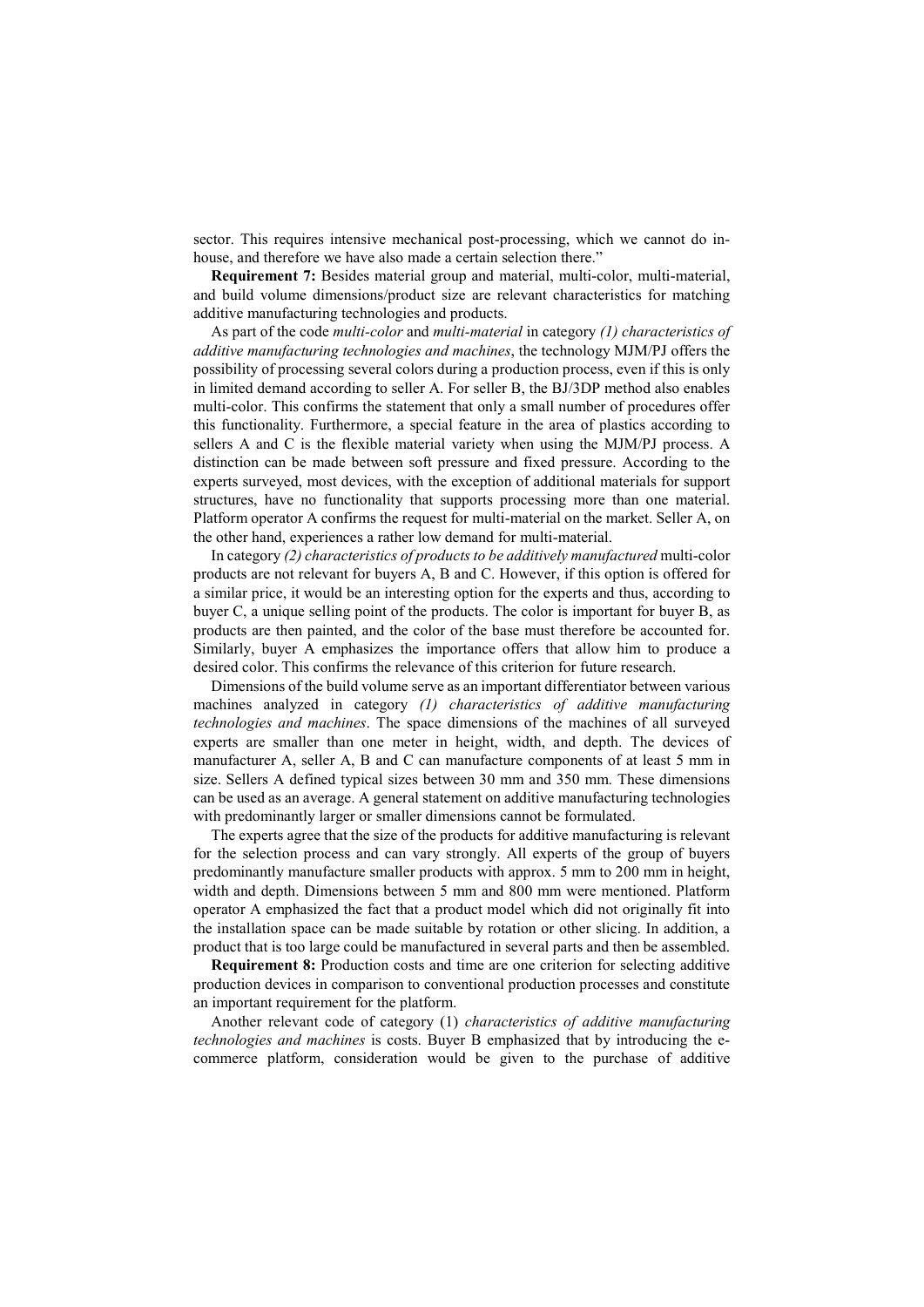manufacturing devices. In addition, according to buyers B and C, the current production costs are one criterion for selecting additive production devices in comparison to conventional production processes. A distinction is also made between additive manufacturing processes with regard to acquisition costs as well as manufacturing and material costs. Manufacturer A describes the FDM process as the most cost-effective. Cost and price mechanisms on the developed platform are not considered in this work as a first analysis, but according to the interviewees they are an important factor, which will be included in further research.

Manufacturers A and B distinguish between machines according to their speed / production time, e.g. influenced by the size of the print head or the number and strength of the lasers in the SLM process. Buyer C considers speed to be an important factor in the purchase of additive manufacturing capacities. The relevance of the delivery time was emphasized according to buyer B: "For us only the delivery time of products is relevant. Of course, it depends on the priority of the order. [Normally we need our products] within two weeks." This was also emphasized in the sense of the code production time. Likewise, buyer C attaches importance to a certain speed. No distinction was made for buyer C between production and delivery time. Since production speed is dependent on the used technology, material, and quality in the sense of layer thicknesses and therefore require comprehensive analyses for comparability, separate research should be carried out in this respect.

Requirement 9: There is increasing potential in the application area of additive manufacturing for small series as well as series production. Therefore, the attribute quantity must be included in this analysis.

In a first step, the subcodes prototypes, customized production, spare parts, small series and series production are used to determine the purpose for which additively manufactured products are used. According to the experts, the products are mainly used as prototypes, individual production and spare parts. According to buyers A and C, platform operator A and seller C, there is increasing potential in the area of application of small series and series production. Manufacturer B has evolved from its original focus on prototype types to a manufacturer of additive production equipment for the production of functional components. Buyer B only focuses on individual production, which is in the focus of the company's business model. Both manufacturer A and seller A build spare parts or individual products for their own requirements for additive production machines. Small series and series production are often related to quantities. For example, platform operator A applies small series for quantities of 10 to 100 parts, while buyer A suggests that using additive manufacturing is beneficial even when producing series containing more than 100,000 parts.

Requirement 10: The platform should support application scenarios in different industries.

The subcode *industries* suggests that additive manufacturing is used across industries. The interviewees agree that the automotive industry especially benefits from the use of additive manufacturing. Buyers A, manufacturer B and platform operator A also name the medical, dental, and aviation industries as leading users of additive manufacturing.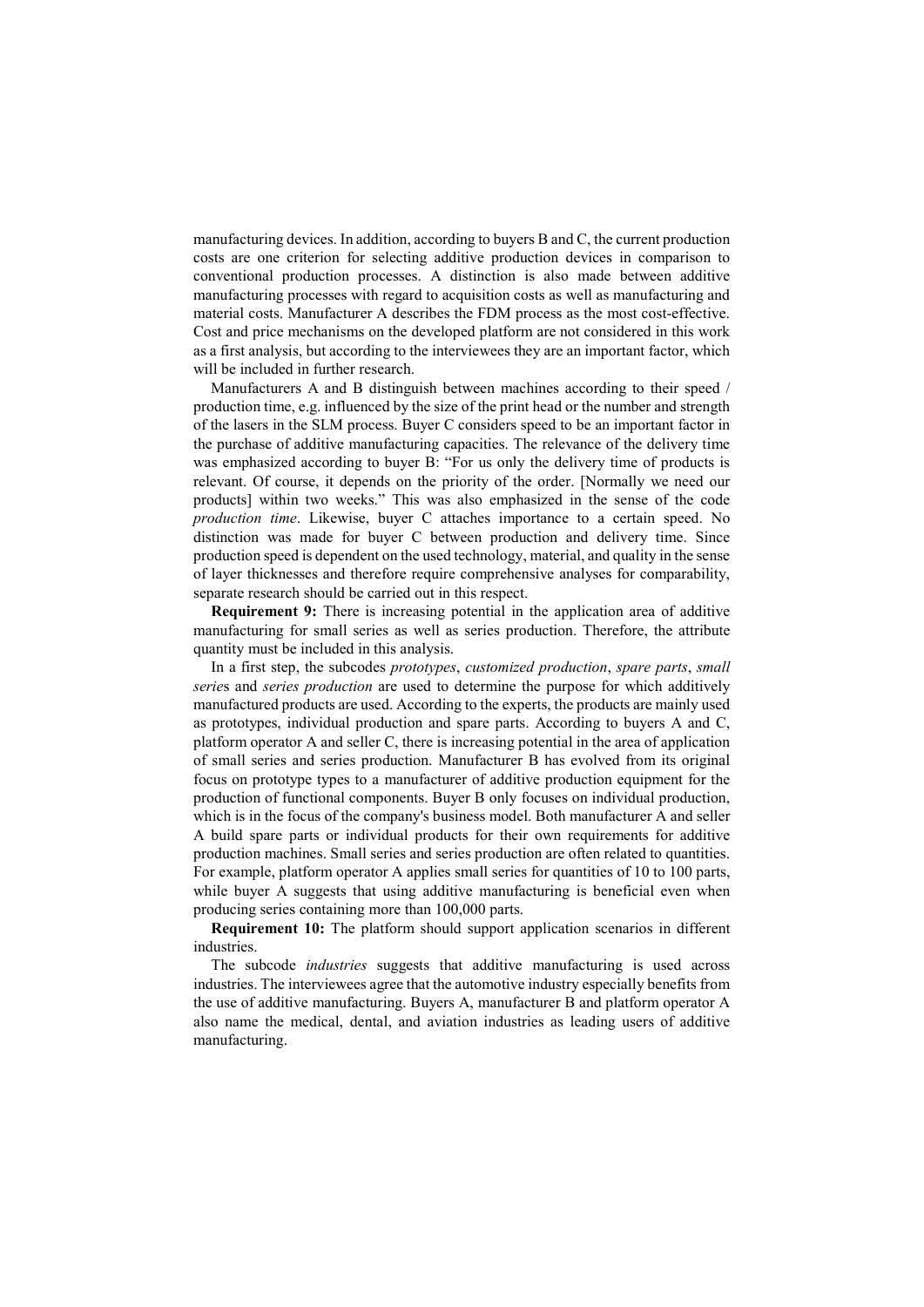# 5 Meta-Model

Based on the identified requirements, we can define a meta model that supports exchanging production capacities over an e-commerce marketplace. Thereby, Sales Offers reflect additive production machines or technologies and Purchase Enquiries reflect products. In order to ensure the structured and consistent storage of data and the efficient use of the database, this section introduces a conceptual data model shown and thereby answers RQ2.



Figure 2. Meta-model for matching products and additive manufacturing technologies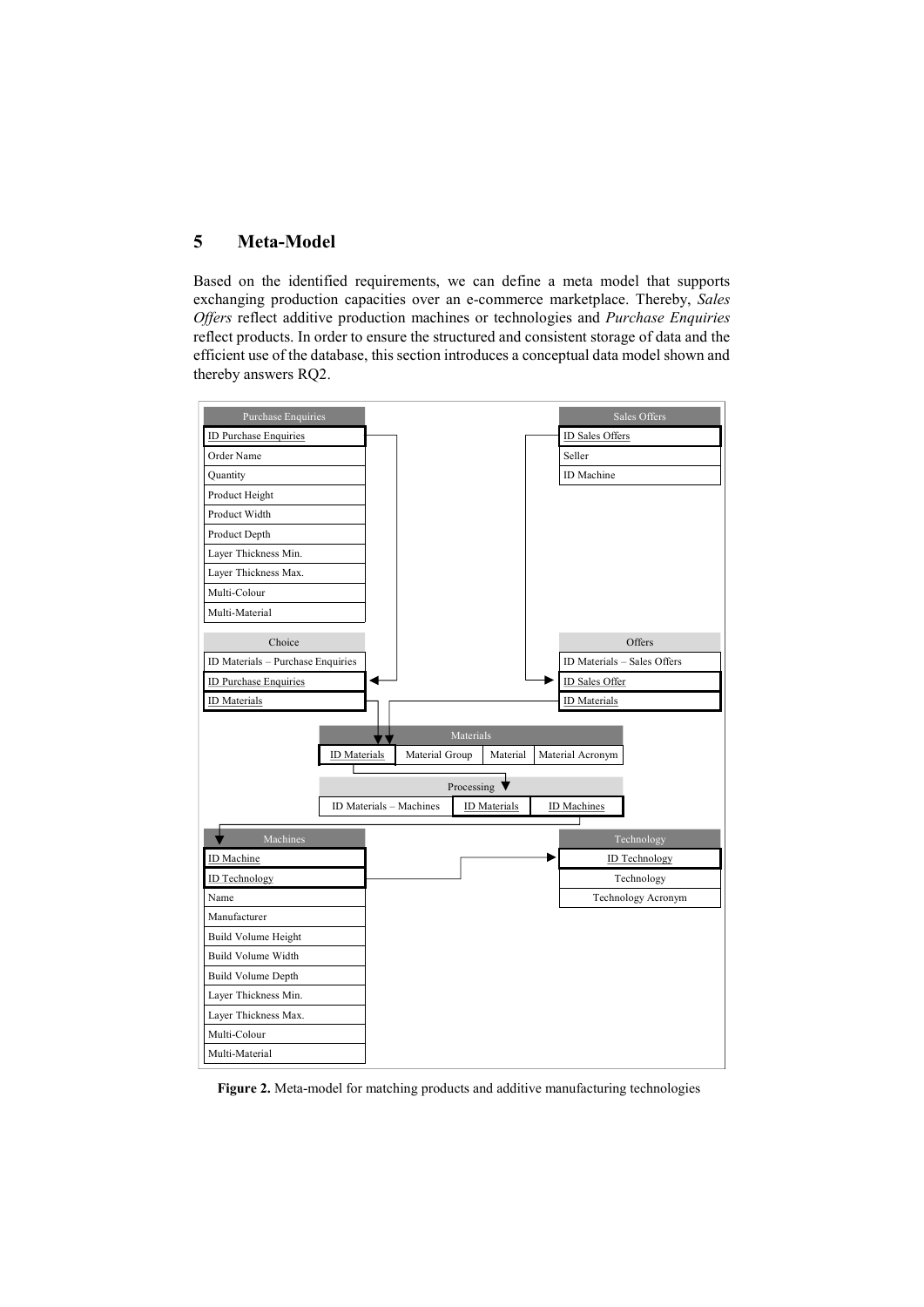Figure 2 summarizes the resulting model for matching machines with products in a structured collection of tables that are connected through relations. The characteristics of the Purchase Enquiries and Sales Offers were derived from the developed requirements. The choice of additive manufacturing Machines is mainly determined by the choice of Materials. These have therefore been added as a separate table and are directly related to Machines, Purchase Enquiries and Sales Offers, each connected via junction tables (*Processing, Choice, Offers*). Materials can be selected for a *Purchase* Enquiry. In return, a Sales Offer with one or more Materials can be offered in the area of capacity sales, because not all materials that are processed for devices necessarily have to be offered by vendors. Material properties have to be accounted for in future studies. Again, Materials can be processed by Machines. The Machines have the analyzed attributes and are assigned to Technologies.

## 6 Conclusion

A marketplace for production capacities can significantly contribute to the competitiveness of manufacturers and reduce risks in interwoven supply networks. It supports companies in accomplishing their strategies and business goals, such as a reduction of order risks caused by equipment failure or adaptability in case of changing market demands. Furthermore, they can benefit from synergies, economies of scale, and economies of scope.

This study set out to build the conceptual foundation for a marketplace solution for buyers and sellers of production capacities from the domain of additive manufacturing. Therefore, we sought to develop a catalog of requirements for a workable platform solution (RQ1) as well as to build a meta model that allows the matching of products and production processes in practice (RQ2). To answer RQ1, we conducted a qualitative study based on expert interviews. We questioned experts from nine companies that provided valuable insights from the perspectives of market participants, platform operators, and machine producers. As a result, we derived 10 requirements that can be grouped under the categories of characteristics of additive manufacturing technologies and machines, characteristics of products to be additively manufactured, as well as matching products and additive manufacturing technologies. A marketplace for production capacities must address these requirements to be adopted and to facilitate the expected benefits. To answer RQ2, we integrated our findings and built a meta model that supports the matching of products and production processes. It consists of 8 components and provides a conceptual foundation for the implementation of a matching algorithm in practice. By addressing a white spot in the current IS literature, this study represents a suitable starting point for future research endeavors that aim to examine requirements for exchanging production capacities in other scenarios and industry contexts.

This research is not without limitations. First, it is exploratory by nature and builds upon the perceptions and conclusions of the researcher. Other researchers may have derived different implications and requirements. Second, with only nine participants, our data sample is yet too small to derive a definite set of requirements for exchanging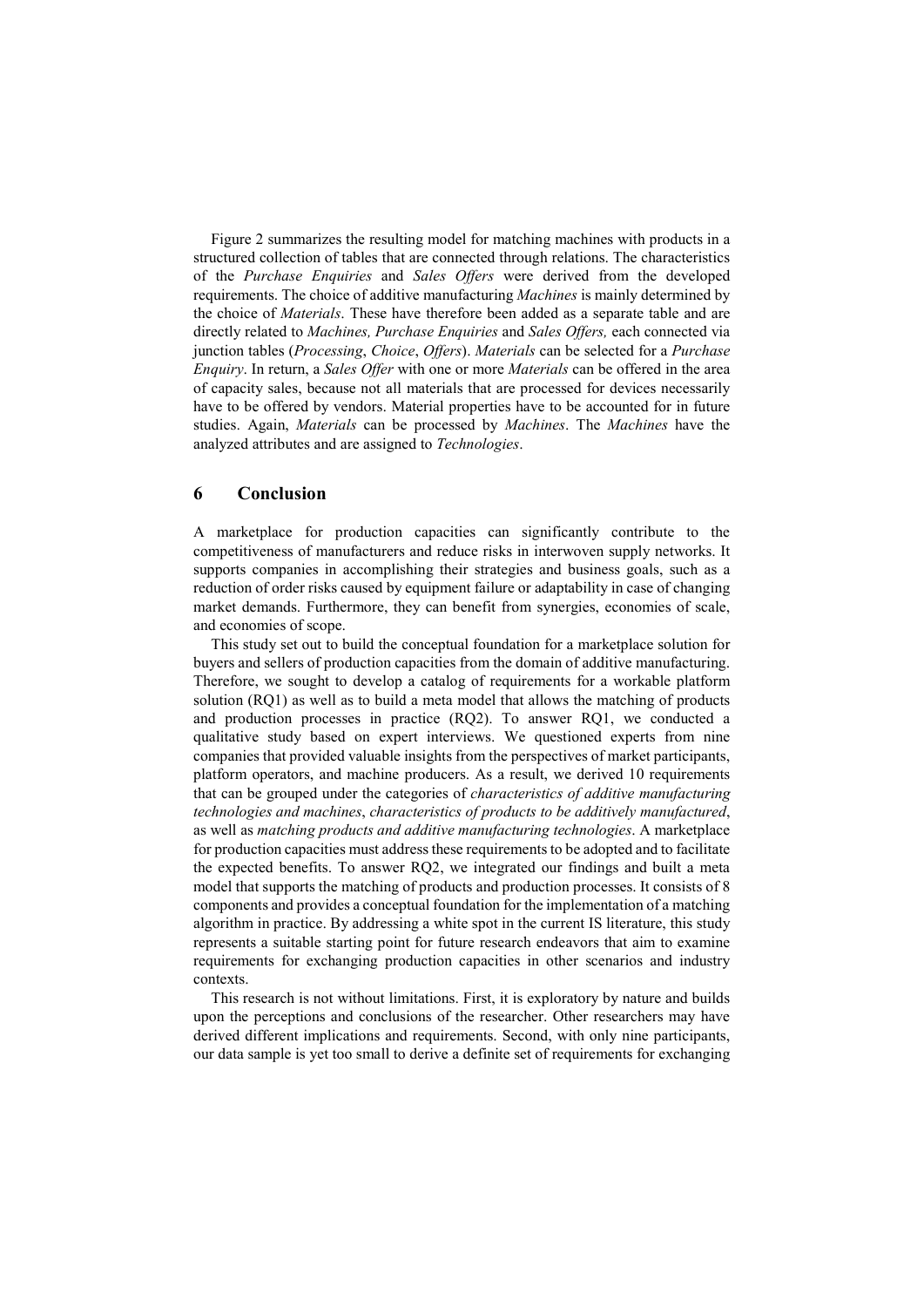production capacities. Larger studies with more participants are necessary to provide definite evidence on the validity and reliability of our findings. Third, the resulting meta model is of preliminary nature and only provides an initial conceptualization of the marketplace. In future studies, we seek to implement, evaluate, and refine its properties. Future research opportunities lie primarily in transferring our findings to other industries and business scenarios. While its relevance is constantly growing, additive manufacturing only accounts for a small portion of industrial production capacities. As a consequence, future research must incorporate larger industries to realize the full potential of production capacity sharing.

## References

- 1. Schuh, G., Potente, T., Reuter, C., Hauptvogel, A.: Steigerung der Kollaborationsproduktivität durch cyber-physische Systeme. In: Vogel-Heuser, B., Bauernhansl, T., und ten Hompel, M. (Hrsg.) Handbuch Industrie 4.0 Band 2. S. 75–92. Springer, Berlin, Heidelberg (2017).
- 2. Basole, R.C., Ghosh, S., Hora, M.S.: Supply Network Structure and Firm Performance: Evidence From the Electronics Industry. IEEE Transactions on Engineering Management. 65, 141–154 (2018).
- 3. Li, Y., Chang, Q., Xiao, G., Arinez, J.: Data-Driven Analysis of Downtime Impacts in Parallel Production Systems. IEEE Transactions on Automation Science and Engineering. 12, 1541–1547 (2015).
- 4. Chen, J.-H.: Simultaneous optimization of production planning and inspection planning for flexible manufacturing systems. In: Proceedings of the 9th annual conference on Genetic and evolutionary computation. S. 1928–1935. ACM Press, New York (2007).
- 5. Oskam, J., Boswijk, A.: Airbnb: the future of networked hospitality businesses. Journal of Tourism Futures. 2, 22–42 (2016).
- 6. Cusumano, M.A.: How Traditional Firms Must Compete in the Sharing Economy. Communications of the ACM. 58, 32–34 (2015).
- 7. Schmitt, R., Humphrey, S., Ellerich, M., Groggert, S.: Kapazitätsmarkt Ressourcenhandel für die Produktion. Eine Cloud-basierte Plattform zum unternehmensübergreifenden Austausch von Produktionskapazitäten. Industrie 4.0 Management. 31, 30–34 (2015).
- 8. Grigoriev, A., Jung, V., Peeters, M., Vredeveld, T.: On the Acceptance of Gain Sharing Methods in Supply Chain Collaboration. GSBE Research Memoranda. (2017).
- 9. Logan, M.S.: Using Agency Theory to Design Successful Outsourcing Relationships. The International Journal of Logistics Management. 11, 21–32 (2000).
- 10. Soylu, A., Oruç, C., Turkay, M., Fujita, K., Asakura, T.: Synergy analysis of collaborative supply chain management in energy systems using multi-period MILP. European Journal of Operational Research. 174, 387–403 (2006).
- 11. Chen, L., Zhao, X., Tang, O., Price, L., Zhang, S., Zhu, W.: Supply chain collaboration for sustainability. A literature review and future research agenda. International Journal of Production Economics. 194, 73–87 (2017).
- 12. Stephany, A.: The Business of Sharing. Making it in the New Sharing Economy. Palgrave Macmillan, Basingstoke, England (2015).
- 13. Turban, E., Outland, J., King, D., Lee, J.K., Liang, T.-P., Turban, D.C.: Electronic Commerce 2018. Springer International, Cham, Switzerland (2018).